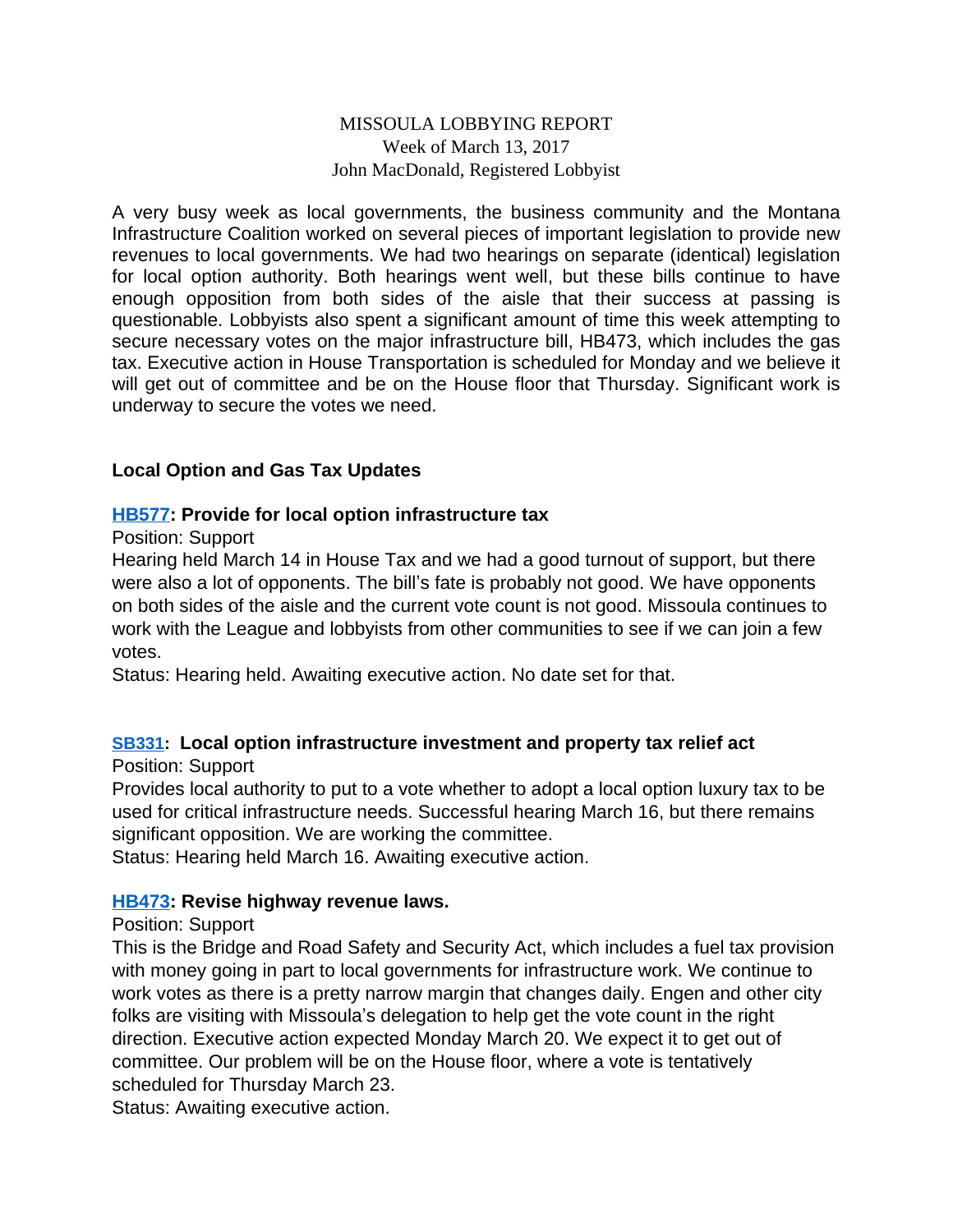# **TIF Bills**

#### **[HB573](http://laws.leg.mt.gov/legprd/LAW0210W$BSIV.ActionQuery?P_BILL_NO1=573&P_BLTP_BILL_TYP_CD=HB&Z_ACTION=Find&P_SESS=20171): Revise education funding laws related to tax increment financing.**

Position: Oppose

This bill would remove the 95 school mills from the TIF calculation, but only for TIFS in urban renewal districts or REDDS established on or after the effective date. A BAD bill. We worked with the League and put together a good hearing full of opponents. A fairly good level of confidence that this will be tabled.

Status: Hearing held March 14. Awaiting executive action.

### **[HB413](http://laws.leg.mt.gov/legprd/LAW0210W$BSIV.ActionQuery?P_BILL_NO1=413&P_BLTP_BILL_TYP_CD=HB&Z_ACTION=Find&P_SESS=20171): Revise laws related to use of TIF financing.**

Position: Oppose. (Could change)

From MLCT: The bill provides for a recapture provision if building improvements are made with TIF funds. If controlling stock or other equity interest in the building is sold, leased, or transferred within 5 years of the TIF funded improvements, 100% of the funds must be paid back; 80% if within 6 years; decreasing by 20% each year thereafter. No recapture after 10 years; no recapture if ownership conveyed to a governmental entity. (2) The bill provides for a direct court review of any decision made under Title 7, Chapter 15, Parts 42 or 43 by any taxpayer or taxing jurisdiction. Kelly Lynch with the League has worked this bill very hard and believes Essman will agree to table this bill in committee and some reporting issues will become part of SB27. Status: Awaiting executive action.

#### **[SB27](http://laws.leg.mt.gov/legprd/LAW0210W$BSIV.ActionQuery?P_BILL_NO1=27&P_BLTP_BILL_TYP_CD=SB&Z_ACTION=Find&P_SESS=20171): Amend TIF laws related to public hearings and reporting.**

Position: (Changed) Support Amended Version

Kelly Lynch and Tim Burton with the league did substantial work with the sponsor to amend this to address concerns. A couple more have since arisen that Rep. Essman has asked for clarification on, dealing with a specific issue in Billings. Passed Senate. Hearing on amended version held in House Tax Feb. 9. We currently are expecting Rep. Essman to bring amendments to add references to 2-3-103 (and 2-3-203 (participation and open meeting statutes) to the urban renewal board meetings and specify that a public hearing must be held if a modification of an urban renewal plan is being considered.

Status: Awaiting more possible amendments and executive action in House Tax

#### **[HB396](http://laws.leg.mt.gov/legprd/LAW0210W$BSIV.ActionQuery?P_BILL_NO1=396&P_BLTP_BILL_TYP_CD=HB&Z_ACTION=Find&P_SESS=20171): Revise laws related to tax increment financing**

Position: Support.

This is Rep. Grubbs' "replacement" bill to the one that would have given schools and counties "veto" power over TIF district creations.

Status: Hearing held March 15 in Senate Tax 9. Awaiting executive action.

## **[HB30:](http://laws.leg.mt.gov/legprd/LAW0210W$BSIV.ActionQuery?P_BILL_NO1=30&P_BLTP_BILL_TYP_CD=HB&Z_ACTION=Find&P_SESS=20171) Remove voted levies approved after creation of TIF from tax increment provision**

Position: Neutral (changed from Oppose)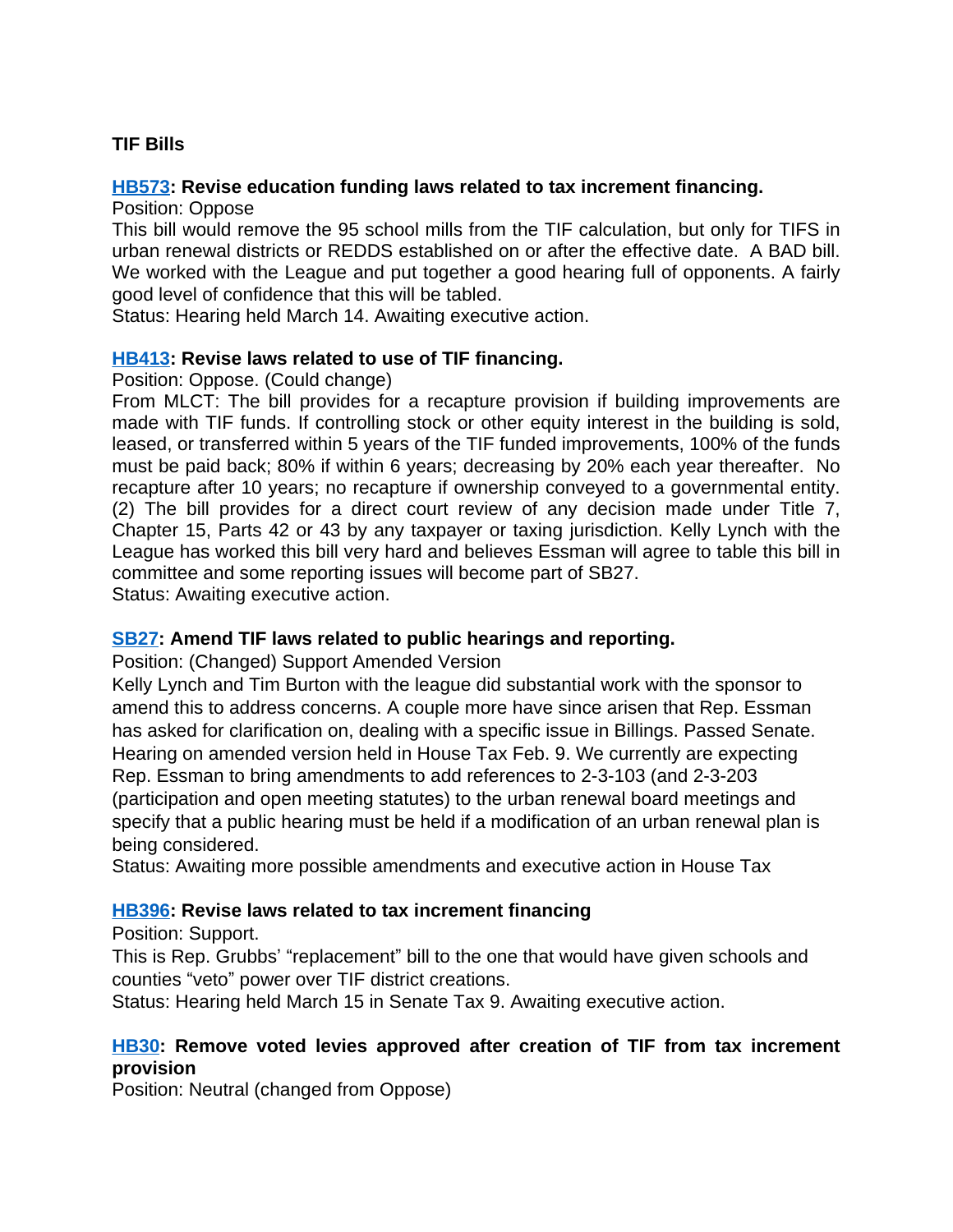Another bill from the RTIC. We let this one go as part of an agreement to . Status: Hearing held March 15 in Senate Tax. Awaiting executive action.

#### **[HB359](http://laws.leg.mt.gov/legprd/LAW0210W$BSIV.ActionQuery?P_BILL_NO1=359&P_BLTP_BILL_TYP_CD=HB&Z_ACTION=Find&P_SESS=20171): Limit tax increment financing revenue to local mills.**

Position: Oppose.

Terrible bill that would limit TIF revenue to local mills only, removing mills collected on behalf of school districts, mills supporting elementary and high school retirement obligations, public school equalization mills, u-system mills and permissive levies. Status: TABLED IN House Tax.

## **[HB411](http://laws.leg.mt.gov/legprd/LAW0210W$BSIV.ActionQuery?P_BILL_NO1=411&P_BLTP_BILL_TYP_CD=HB&Z_ACTION=Find&P_SESS=20171): Limiting use of TIF money. (Façade bill)**

Position: Oppose Adam Hertz's bill dealing with concerns about TIF money being spent on private businesses within TIF Districts. Chris Behan testified on behalf of the city. Status: TABLED in House Tax.

## **[HB134](http://laws.leg.mt.gov/legprd/LAW0210W$BSIV.ActionQuery?P_BILL_NO1=134&P_BLTP_BILL_TYP_CD=HB&Z_ACTION=Find&P_SESS=20171): Revise school funding related to facilities**

Position: Neutral (CHANGED from oppose)

HB 134 originally would have removed the 95 school mills from the TIF calculation, redirecting it to fund school facility improvements through the state's Quality Schools Facility Grant Program. Essman agreed to an amendment to take that provision out of the bill and we remove our opposition.

Status: Amended version passed House Education.

#### **[HB250](http://laws.leg.mt.gov/legprd/LAW0210W$BSIV.ActionQuery?P_BILL_NO1=250&P_BLTP_BILL_TYP_CD=HB&Z_ACTION=Find&P_SESS=20171): Require county and school district approval for adoption of TIF provision** Position: Oppose. (Amendments may be offered)

The league worked with the sponsor to table this in favor of a new version. (See HB396) Status: House Local Government TABLED.

### **[HB403](http://laws.leg.mt.gov/legprd/LAW0210W$BSIV.ActionQuery?P_BILL_NO1=403&P_BLTP_BILL_TYP_CD=HB&Z_ACTION=Find&P_SESS=20171): Revise TIF laws to require remittance if increment exceeds certain level.** Position: Oppose.

This bill would require remittance of all incremental taxable value of one or more urban renewal districts in excess of 5 percent of the municipality's total taxable value, except for any revenue already pledged to the repayment of bonds.

Status: No action taken since Feb. 9 hearing. Also likely to be part of a study bill and won't move forward.

#### **[SB34](http://laws.leg.mt.gov/legprd/LAW0210W$BSIV.ActionQuery?P_BILL_NO1=34&P_BLTP_BILL_TYP_CD=SB&Z_ACTION=Find&P_SESS=20171): Amend laws related to an urban renewal agency board of commissioners** Position: Oppose

John Hoeven bill that would have required appointment of representatives from schools and county commissioners on boards. Originally passed, but the sponsor called the bill back and no action has been taken.

Status: Likely dead. Sitting in committee without further action.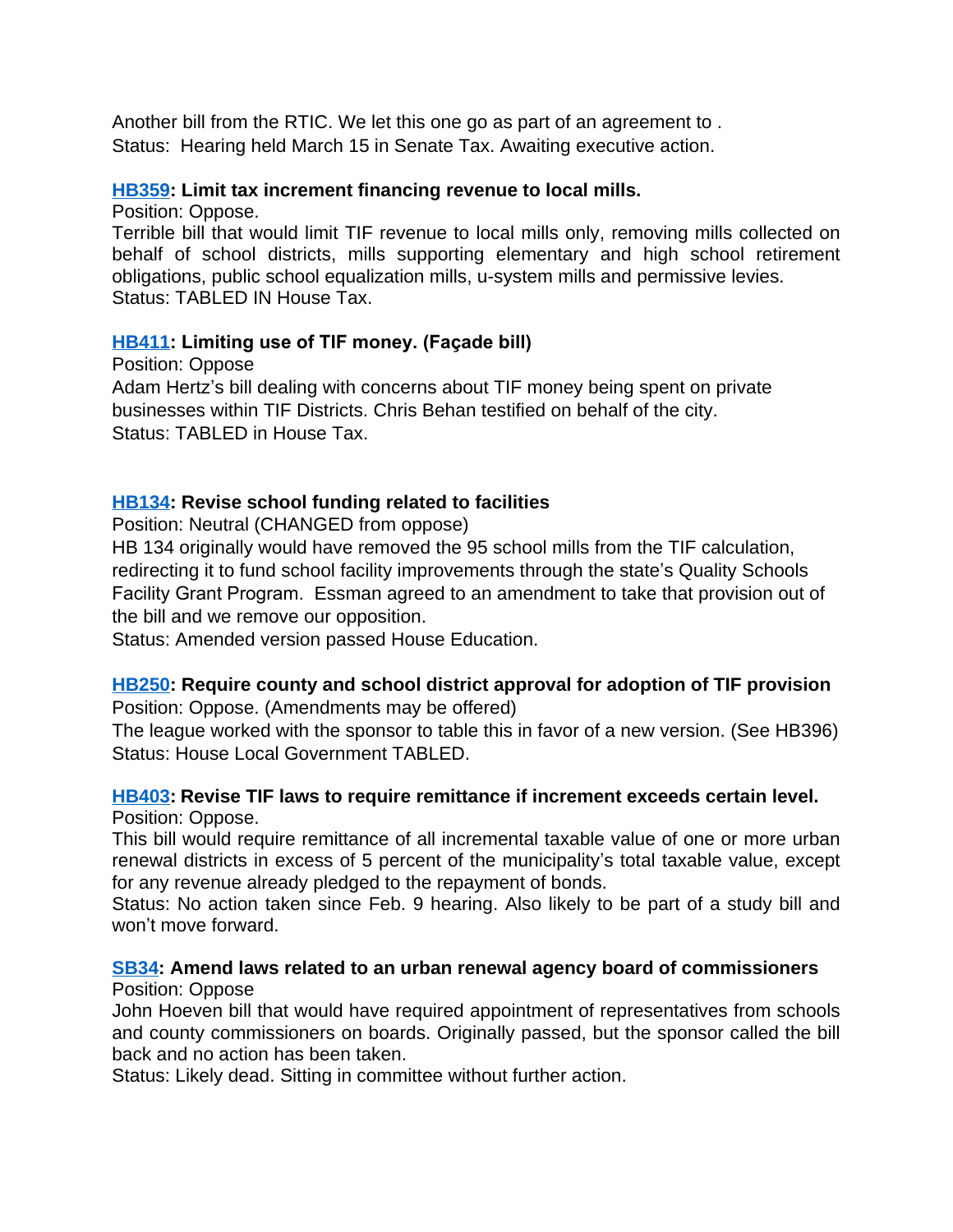#### **[SB130:](http://laws.leg.mt.gov/legprd/LAW0210W$BSIV.ActionQuery?P_BILL_NO1=130&P_BLTP_BILL_TYP_CD=SB&Z_ACTION=Find&P_SESS=20171) Revise tax increment finance laws**

Position: Support

Would have allowed TIF expenditures for energy efficiency in certain projects. Status: Died on a tie vote in committee. Likely dead.

#### **NEW BILLS:**

#### **[LC2134:](http://leg.mt.gov/bills/2017/billpdf/LC2134.pdf) Generally revise state laws related to immigration and refugees.**

Position: Likely Oppose, but need to review.

SK Rossi with the ACLU made us aware of this bill March 17. It essentially prohibits local governments from enacting any "sanctuary"-type legislation or addressing immigration or refugee issues.

Status: Draft language introduced. No hearing date set.

#### **[LC2373:](http://laws.leg.mt.gov/legprd/LAW0210W$BSIV.ActionQuery?P_BILL_NO1=609&P_BLTP_BILL_TYP_CD=HB&Z_ACTION=Find&P_SESS=20171) Generally revise privacy laws concerning protected facilities.**

Position: Likely oppose, but need to review.

SK Rossi also made us aware of this bill, which is essentially a transgender bathroom bill dubbed the "Montana Locker Room Privacy Act," that would include civil penalties against local governments that fail to "protect the privacy" of one sex from another in bathrooms, changing rooms, locker rooms.

### **OTHER BILLS:**

#### **[SB189:](http://laws.leg.mt.gov/legprd/LAW0210W$BSIV.ActionQuery?P_BILL_NO1=189&P_BLTP_BILL_TYP_CD=SB&Z_ACTION=Find&P_SESS=20171) Revise protest provisions for special districts**

Position: Oppose.

This is Sen. Regier's bill that would revise protest provisions for special districts. It's a bad bill in that all (and only) returned ballots would be counted. If 100 property owners are in a proposed district only ten return the letter and ONE of them protests, the 10 percent threshold is immediately met. If only two people returned a ballot and ONE protested, a 50 percent threshold is met and no action could be taken for two years. It's unworkable. We attempted to get an amendment on the House floor, but it failed. This bill survived third-reading. We'll need to discuss possibility of a governor veto. Status: Passed both House and Senate.

#### **[SB188:](http://laws.leg.mt.gov/legprd/LAW0210W$BSIV.ActionQuery?P_BILL_NO1=188&P_BLTP_BILL_TYP_CD=SB&Z_ACTION=Find&P_SESS=20171) Revise authority to create special districts.**

Position: Oppose.

This was a companion bill to SB189 that would have decimated the ability to create special districts. We opposed along with the League on the Senate side and got it killed. Status: TABLED in committee.

#### **[SB250:](http://laws.leg.mt.gov/legprd/LAW0210W$BSIV.ActionQuery?P_BILL_NO1=250&P_BLTP_BILL_TYP_CD=SB&Z_ACTION=Find&P_SESS=20171) Revise laws related to prosecutorial immunity.**

Position: Support. MacDonald testified in favor Status: Passed Senate. Scheduled for hearing in House Judiciary March 28.

#### **[HB463](http://laws.leg.mt.gov/legprd/LAW0210W$BSIV.ActionQuery?P_BILL_NO1=463&P_BLTP_BILL_TYP_CD=HB&Z_ACTION=Find&P_SESS=20171): Prohibit chronically incapacitated substance abuse in public places.**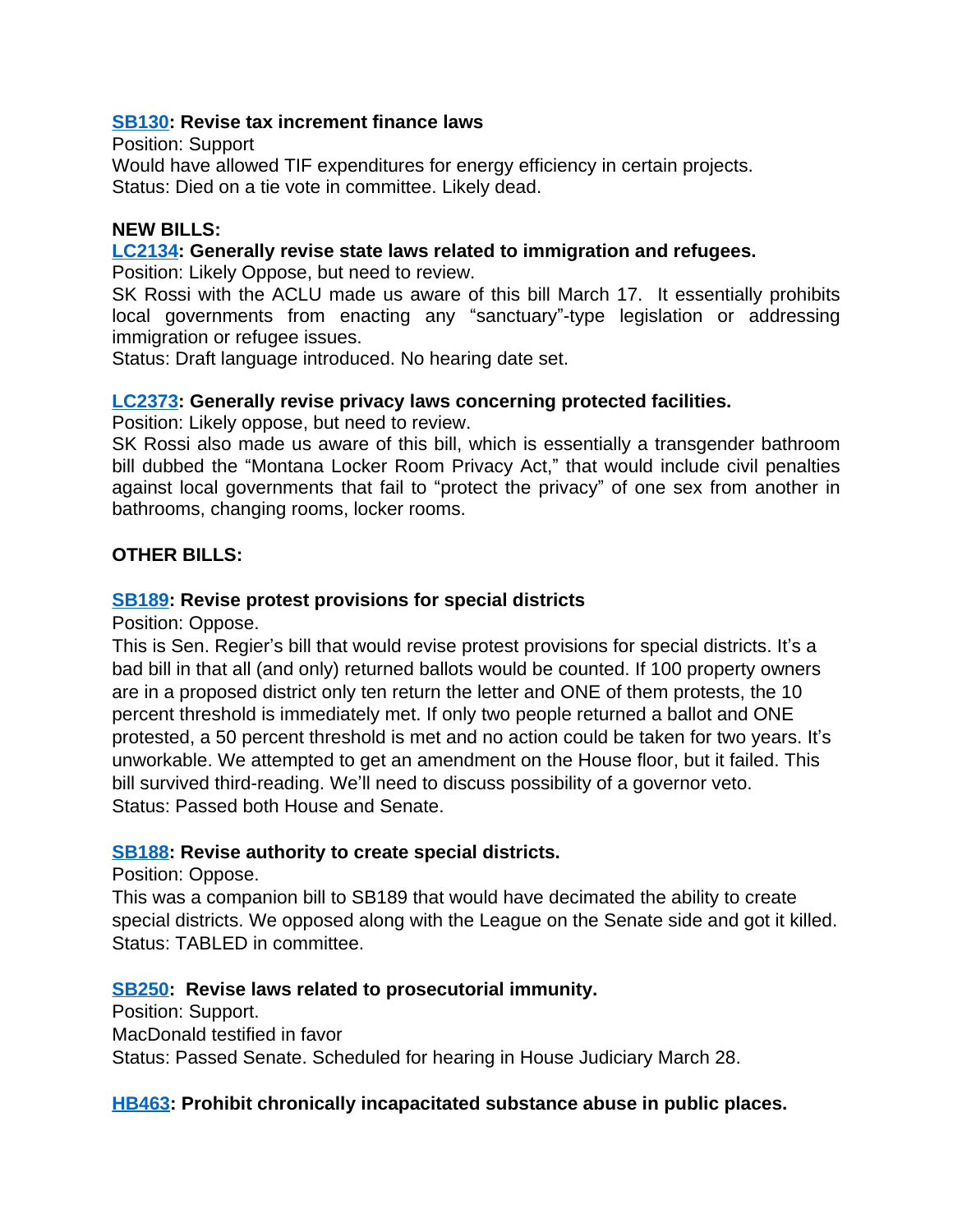Position: Support (Due to local control component) Request from Billings. A similar idea last session ran into roadblocks. Billings is asking for the city's support. We are reviewing. Status: TABLED in Committee

## **[HB422](http://laws.leg.mt.gov/legprd/LAW0210W$BSIV.ActionQuery?P_BILL_NO1=422&P_BLTP_BILL_TYP_CD=HB&Z_ACTION=Find&P_SESS=20171): Generally revising laws related to local government; withholding or**

**offsetting** entitlement share payments to local government under certain circumstances.

Position: Neutral/Monitor

Discussed with Engen and Bickel. This bill comes out of a situation in Glacier County that legislators want to address statutorily. The MLCT has been involved in crafting this to ensure it is very narrow and won't impact cities that are compliant. We will monitor.

Status: Amended version passed Senate Local Government. Awaiting floor vote.

### **[HB417](http://laws.leg.mt.gov/legprd/LAW0210W$BSIV.ActionQuery?P_BILL_NO1=417&P_BLTP_BILL_TYP_CD=HB&Z_ACTION=Find&P_SESS=20171): Generally revise laws related to non-discrimination**

Position: Support/Monitor Status: TABLED in committee.

### **[HB294](http://laws.leg.mt.gov/legprd/LAW0210W$BSIV.ActionQuery?P_BILL_NO1=294&P_BLTP_BILL_TYP_CD=HB&Z_ACTION=Find&P_SESS=20171): Encourage accessible playgrounds across the state.**

Position: Support/Monitor Status: Awaiting executive action in Senate Finance and Claims.

## **[SB106:](http://laws.leg.mt.gov/legprd/LAW0210W$BSIV.ActionQuery?P_BILL_NO1=106&P_BLTP_BILL_TYP_CD=SB&Z_ACTION=Find&P_SESS=20171) Revise laws related to use of certain chemical de-icers on Montana highways.**

Position: Oppose.

MacDonald testified against bill in Senate Finance and Claims after also testifying opposed in Senate Highways and Transportation. It was referred to Senate Finance and Claims, where it was tabled.

Status: TABLED in committee.

## **[HB94:](http://laws.leg.mt.gov/legprd/LAW0210W$BSIV.ActionQuery?P_BILL_NO1=94&P_BLTP_BILL_TYP_CD=HB&Z_ACTION=Find&P_SESS=20171) Generally revise public safety officer standards/training council laws.**

Position: Support amended version.

MacDonald worked with other interested parties on this one, largely to ensure that private businesses can contract with local governments to provide pretrial and misdemeanor services. Heavily amended bill but I think we are good with the final version

Status: Hearing held March 14 in Senate Judiciary. Awaiting executive action.

#### **[HB181](http://laws.leg.mt.gov/legprd/LAW0210W$BSIV.ActionQuery?P_BILL_NO1=181&P_BLTP_BILL_TYP_CD=HB&Z_ACTION=Find&P_SESS=20171): Establish requirements for police dogs.**

Position: Oppose without amendments.

MacDonald testified on behalf of the Missoula police in opposition to this bill. Committee tabled it on a voice vote Jan. 24<sup>th</sup>.

Status: TABLED in House Judiciary Committee.